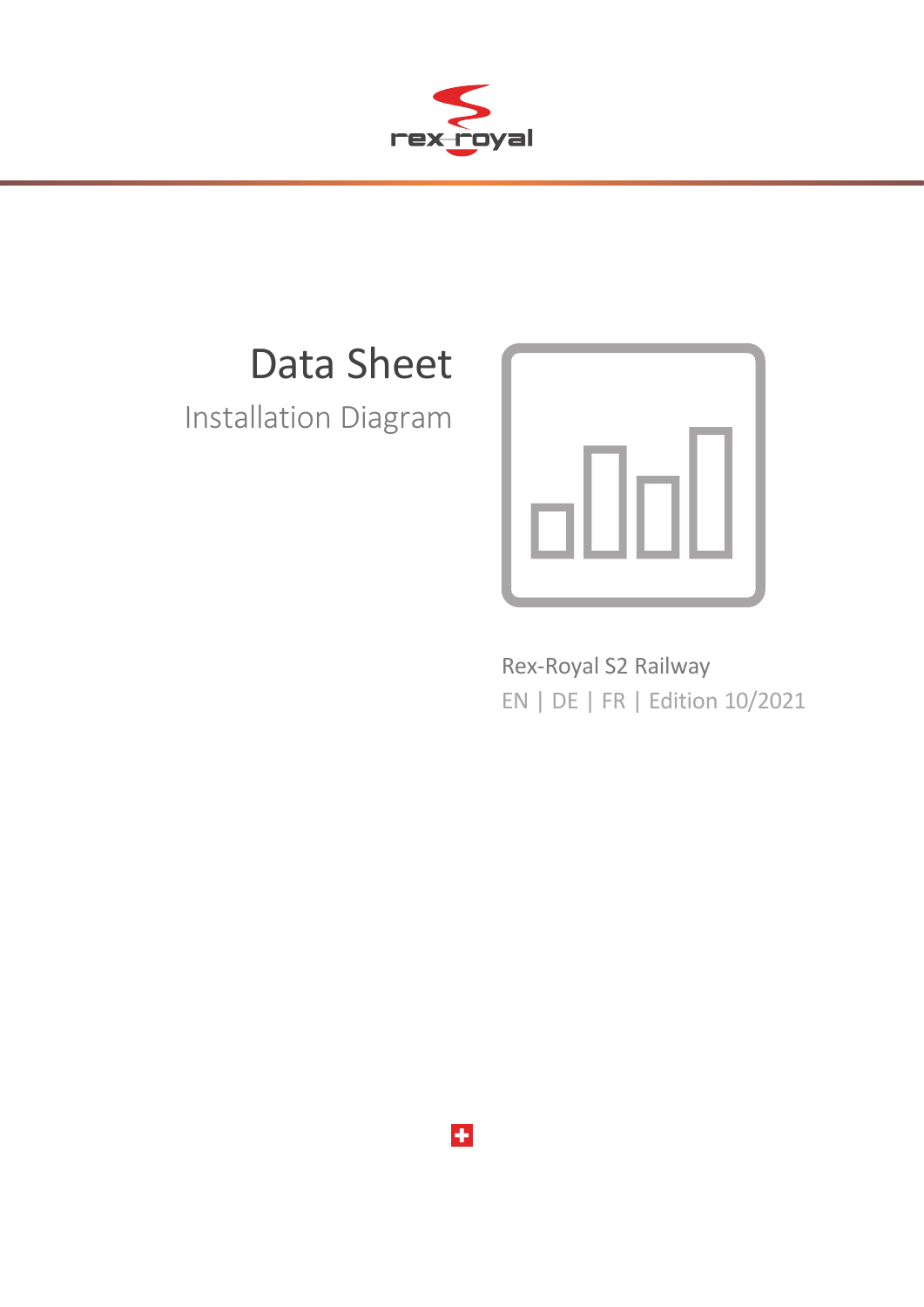

# Rex-Royal S2



### **Capacity | Kapazität | Capacité**

| Bean container with 1 grinder   Bohnenbehälter mit 1 Mühle   Trémie café avec un moulin      | $1.5 \text{ kg}$ |
|----------------------------------------------------------------------------------------------|------------------|
| Bean container with 2 grinders   Bohnenbehälter mit 2 Mühlen   Trémie café avec deux moulins | 2x 1.0 kg        |
| Powder container   Pulverbehälter   Bac d'instantané                                         | 2x 1.0 kg        |
| Insert for coffee powder   Einwurf für Kaffeepulver   Trappe pour poudre de café             | 16 <sub>g</sub>  |
| Performance (cups/hour)   Leistung (Tassen/Stunde)   Performances (tasses/heure)             |                  |
| Espresso $(2x)$                                                                              | 90   (156)       |
| Coffee   Kaffee   Café (2x)                                                                  | 84   (144)       |
| Cappuccino $ (2x)$                                                                           | 90   (156)       |
| Latte Macchiato   (2x)                                                                       | 84   (144)       |
| Hot Chocolate   Heisse Schokolade   Chocolat chaud                                           | 168              |
| Hot Water   Heisswasser   Eau chaude                                                         | 144              |

| CT           | 48 kg |
|--------------|-------|
| <b>CTI</b>   | 51 kg |
| CTH          | 50 kg |
| CTIH         | 52 kg |
| CST          | 51 kg |
| CSTI         | 53 kg |
| $MCT$        | 52 kg |
| MCTI         | 55 kg |
| MCST         | 53 kg |
| <b>MCSTI</b> | 55 kg |

#### **Weight | Gewicht | Poids**

### **with Mounting Frame | mit Montagerahmen | avec un châssis de montage**

### Railway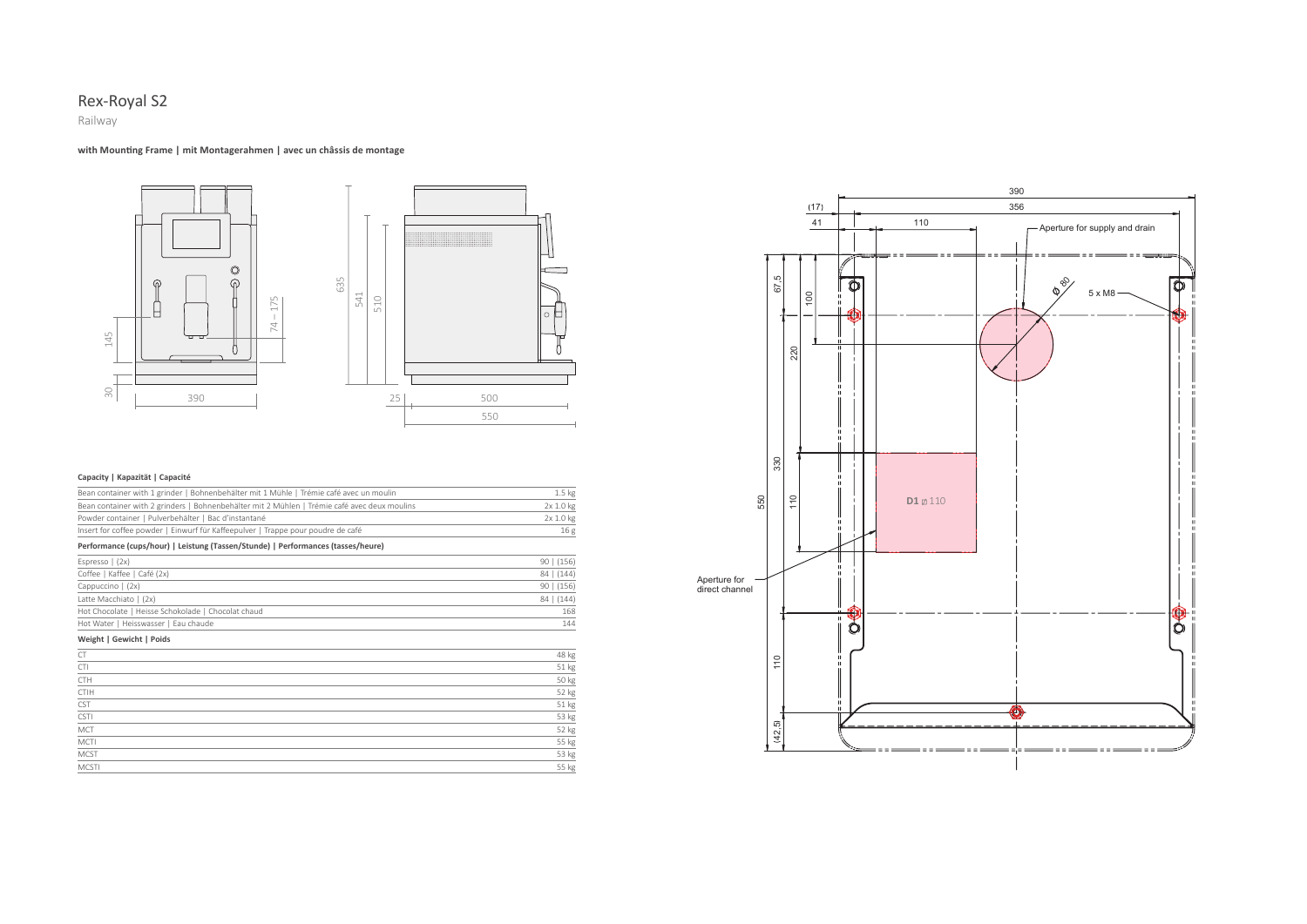



65 kg  $63 kg$  $\overline{65 \text{ kg}}$ 

# Rex-Royal S2

### **with Slide-in Platform | mit Schlittensystem | avec le système de glissière éprouvé**

### **Capacity | Kapazität | Capacité**

| Bean container with 1 grinder   Bohnenbehälter mit 1 Mühle   Trémie café avec un moulin      | $1.5 \text{ kg}$ |
|----------------------------------------------------------------------------------------------|------------------|
| Bean container with 2 grinders   Bohnenbehälter mit 2 Mühlen   Trémie café avec deux moulins | 2x 1.0 kg        |
| Powder container   Pulverbehälter   Bac d'instantané                                         | 2x 1.0 kg        |
| Insert for coffee powder   Einwurf für Kaffeepulver   Trappe pour poudre de café             | 16g              |
| Performance (cups/hour)   Leistung (Tassen/Stunde)   Performances (tasses/heure)             |                  |
| Espresso $(2x)$                                                                              | 90   (156)       |
| Coffee   Kaffee   Café (2x)                                                                  | $84 \mid (144)$  |
| Cappuccino $ (2x)$                                                                           | 90   (156)       |
| Latte Macchiato   (2x)                                                                       | $84 \mid (144)$  |
| Hot Chocolate   Heisse Schokolade   Chocolat chaud                                           | 168              |
| Hot Water   Heisswasser   Eau chaude                                                         | 144              |
| Weight   Gewicht   Poids                                                                     |                  |
| CT.                                                                                          | 58 kg            |
| <b>CTI</b>                                                                                   | 61 kg            |
| <b>CTH</b>                                                                                   | 60 kg            |
| <b>CTIH</b>                                                                                  | 62 kg            |
| <b>CST</b>                                                                                   | 61 kg            |
| <b>CSTI</b>                                                                                  | 63 kg            |
| <b>MCT</b>                                                                                   | 62 kg            |
|                                                                                              |                  |

MCTI MCST MCSTI

### Railway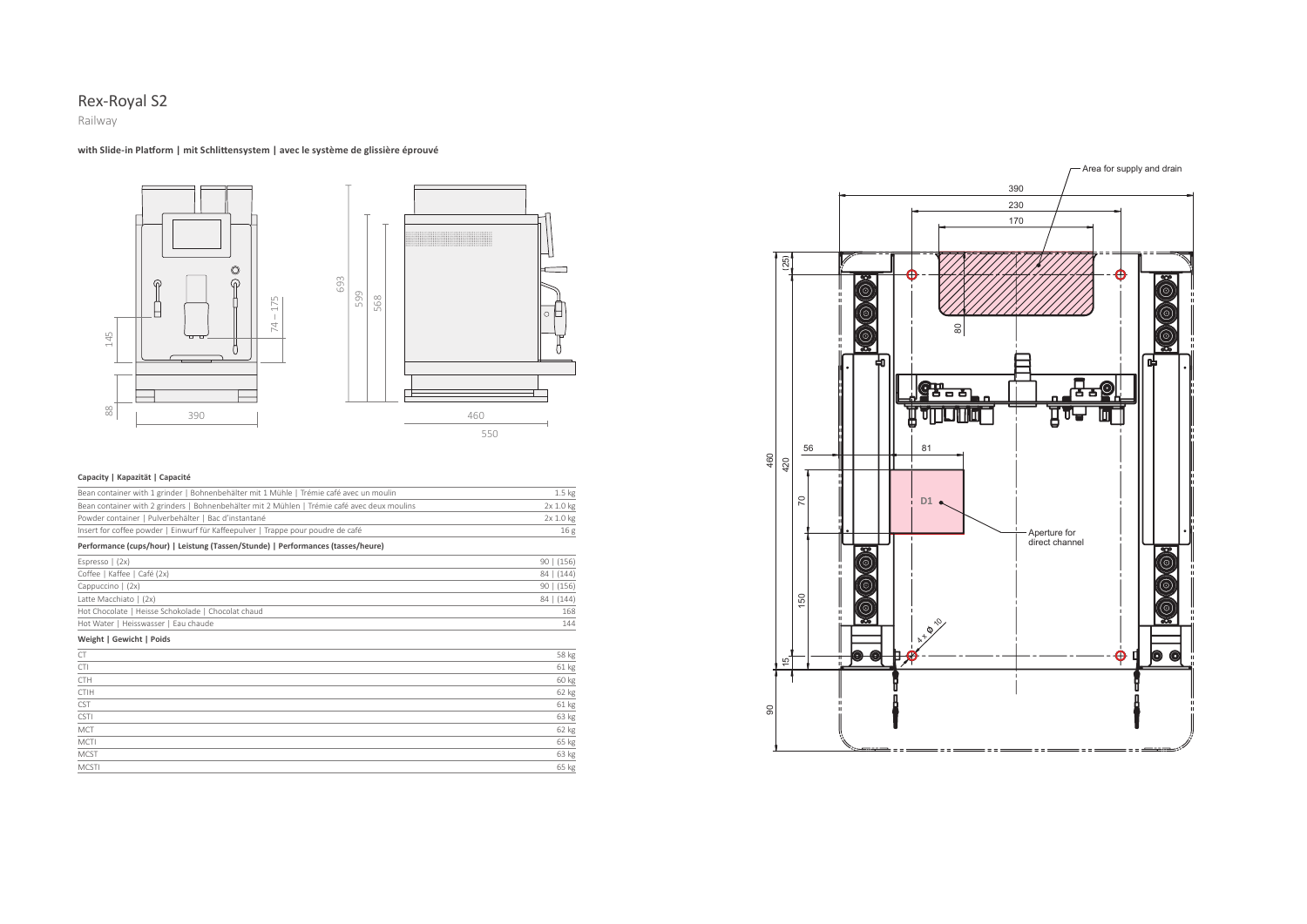| D1             | Direct channel for coffee grounds                                             | Art.no. 033938<br>$\Box$ 110 mm                |
|----------------|-------------------------------------------------------------------------------|------------------------------------------------|
| E1             | All machine types                                                             | 50/60 Hz 2.35 kW<br>C13A<br>230 V              |
| E <sub>2</sub> | All machine types                                                             | 50/60 Hz<br>3.25 kW<br>230 V<br>C16A           |
| F <sub>3</sub> | All machine types with UPS* (Boiler)                                          | 50/60 Hz<br>1.9 kW<br>C13A<br>230 V            |
|                | All machine types with UPS* (Control)                                         | 50/60 Hz<br>0.45 kW<br>230 V                   |
| E4             | All machine types with UPS* (Boiler)                                          | 50/60 Hz 2.8 kW<br>230 V<br>C13A               |
|                | All machine types with UPS* (Control)                                         | 50/60 Hz 0.45 kW<br>230 V                      |
| H1             | Aperture for supply and drain                                                 | $\varnothing$ 80 mm                            |
| W1             | Cold water supply                                                             |                                                |
| W <sub>2</sub> | Water tap (G 3/8" male thread)                                                |                                                |
| W3             | Fine filter                                                                   |                                                |
| W4             | Connection tube (delivery Rex-Royal)                                          | EN13618 - EN61770 tested/certified<br>max. 2 m |
| W5             | Water filter / softener                                                       | EN14743                                        |
| W6             | Drain tube (delivery Rex-Royal)                                               |                                                |
| W7             | (delivery Rex-Royal)<br>Connection tube coffee machine (G 3/8" female thread) | EN13618 - EN61770 tested/certified<br>max. 2 m |
|                |                                                                               |                                                |





| Water pressure        | 1 - 5 bar     | Total hardness                            | 8 - 14° fH 5 - 8° dH 89 - 142 ppm                     |
|-----------------------|---------------|-------------------------------------------|-------------------------------------------------------|
| Flow rate             | $<$ 0.1 l/sec | Carbonate hardness                        | $6 - 10^{\circ}$ fH $3 - 6^{\circ}$ dH $54 - 107$ ppm |
| Chlorine content      | $<$ 30 ppm/l  | Alkalinity                                | 80 - 160 ppm                                          |
| Electric conductivity | 60 - 220 uS   | TDS (Total Dissolved Solids) 70 - 500 ppm |                                                       |

### **Connections**

| <b>Water Quality</b> |
|----------------------|
|----------------------|

### **Additional requirements at installation side**

| The side clearances should be observed to ensure air circulation.                                             |
|---------------------------------------------------------------------------------------------------------------|
| Provide the mains and isolating device (on site) with an all-pole switch with at least 3 mm contact distance. |
| Electrical work may only be carried out by an instructed person.                                              |

### Reservation of intellectual property

This document and its entire contents are protected by copyright and are the intellectual property of Rex-Royal AG. The document must not be passed on to third parties and is only allowed to be used for the intended purpose. It must be kept in a safe place and protected from access by unauthorised persons.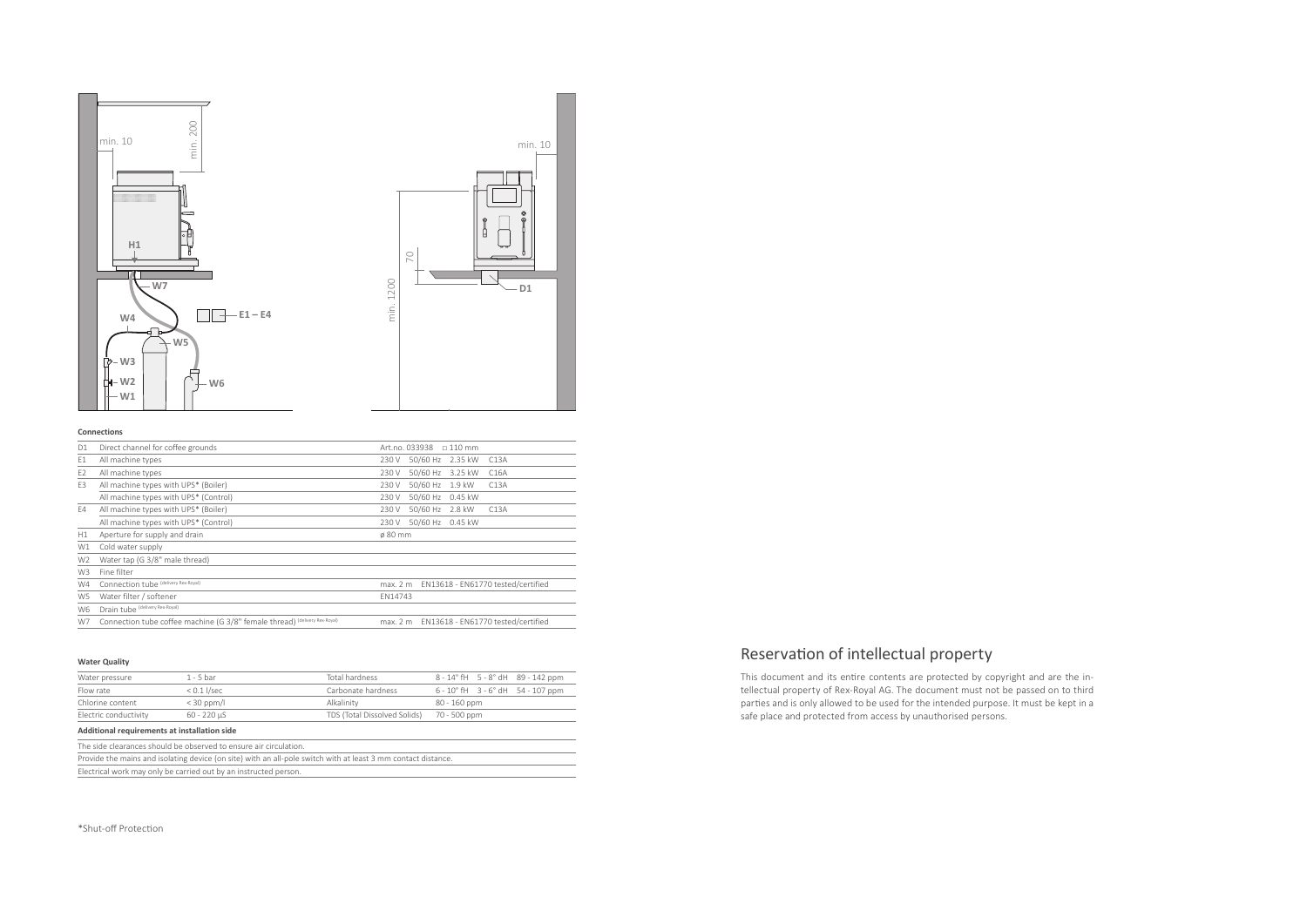| D <sub>1</sub> | Satzdirektabwurf                                                                | Art.no. 033938<br>$-110$ mm                    |  |
|----------------|---------------------------------------------------------------------------------|------------------------------------------------|--|
| E1             | Alle Maschinentypen                                                             | 50/60 Hz 2.35 kW<br>230 V<br>C13A              |  |
| E <sub>2</sub> | Alle Maschinentypen                                                             | 50/60 Hz<br>3.25 kW<br>C16A<br>230 V           |  |
| F <sub>3</sub> | Alle Maschinentypen mit USV* (Boiler)                                           | 50/60 Hz<br>1.9 kW<br>C13A<br>230 V            |  |
|                | Alle Maschinentypen mit USV* (Steuerung)                                        | 50/60 Hz<br>0.45 kW<br>230 V                   |  |
| E4             | Alle Maschinentypen mit USV* (Boiler)                                           | 50/60 Hz<br>2.8 kW<br>230 V<br>C13A            |  |
|                | Alle Maschinentypen mit USV* (Steuerung)                                        | 50/60 Hz<br>0.45 kW<br>230 V                   |  |
| H1             | Öffnung für Zu- und Ableitung                                                   | Ø 80 mm                                        |  |
| W1             | Kaltwasserzuleitung                                                             |                                                |  |
| W <sub>2</sub> | Absperrhahn (G 3/8" Aussengewinde)                                              |                                                |  |
| W <sub>3</sub> | Feinfilter                                                                      |                                                |  |
| W4             | Anschlussschlauch (Lieferung Rex-Royal)                                         | EN13618 - EN61770 tested/certified<br>max. 2 m |  |
| W5             | Wasserfilter / Enthärter                                                        | FN14743                                        |  |
| W6             | Ablaufrohr (Lieferung Rex-Royal)                                                |                                                |  |
| W7             | (Lieferung Rex-Royal)<br>Anschlussschlauch Kaffeemaschine (G 3/8" Innengewinde) | EN13618 - EN61770 tested/certified<br>max. 2 m |  |
|                |                                                                                 |                                                |  |





| Wasserdruck               | 1 - 5 bar     | Gesamthärte                               | $8 - 14^{\circ}$ fH $5 - 8^{\circ}$ dH $89 - 142$ ppm |
|---------------------------|---------------|-------------------------------------------|-------------------------------------------------------|
| Flussrate                 | $<$ 0.1 l/sec | Karbonathärte                             | $6 - 10^{\circ}$ fH $3 - 6^{\circ}$ dH $54 - 107$ ppm |
| Chlorgehalt               | $<$ 30 ppm/l  | Alkalinität                               | 80 - 160 ppm                                          |
| Elektrische Leitfähigkeit | 60 - 220 µS   | TDS (Total Dissolved Solids) 70 - 500 ppm |                                                       |

### **Anschlüsse**

#### **Wasserqualität**

### **Zusätzliche Anforderungen an den Aufstellort**

| Die Seitenabstände sollten eingehalten werden, damit die Luftzirkulation gewährleistet wird.                  |
|---------------------------------------------------------------------------------------------------------------|
| Netz- und Trennvorrichtung (Bauseits) mit einem allpoligen Abschalter mit mind. 3 mm Kontaktabstand versehen. |
| Elektrische Tätigkeiten dürfen nur von einer instruierten Person durchgeführt werden.                         |

### Vorbehalt geistiges Eigentum

Dieses Dokument und sein ganzer Inhalt sind urheberrechtlich geschützt und gehören zum geistigen Eigentum der Rex-Royal AG. Das Dokument darf nicht an Dritte weitergegeben und nur zum jeweilig vorgesehenen Zweck verwendet werden. Es ist entsprechend sicher aufzubewahren und vor dem Zugriff von Unbefugten zu schützen.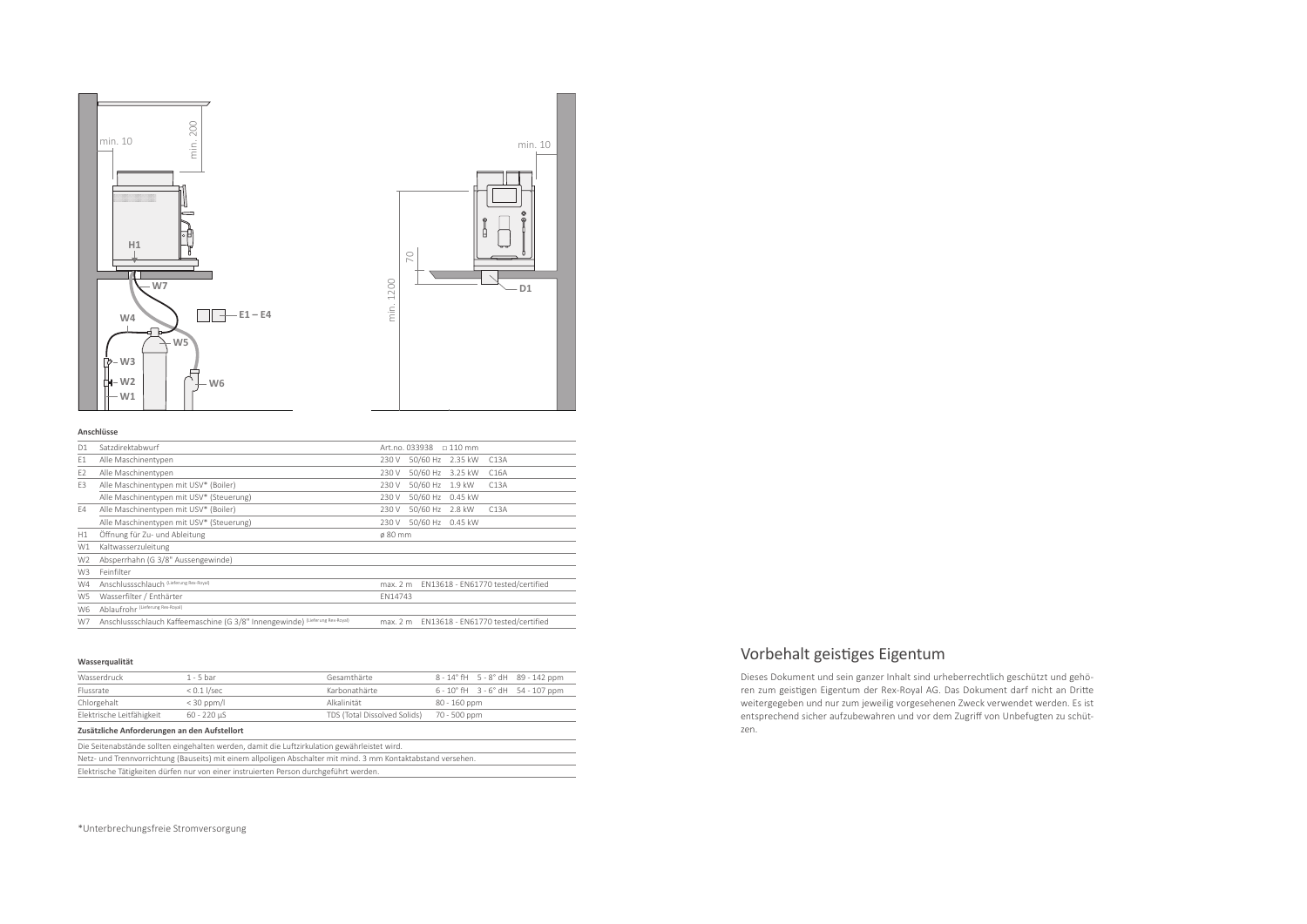| D1             | Évacuation directe du marc à café                                                  | Art.no. 033938 □ 110 mm                        |
|----------------|------------------------------------------------------------------------------------|------------------------------------------------|
| E1             | Pour machines à café                                                               | 230 V 50/60 Hz 2.35 kW<br>C13A                 |
| E <sub>2</sub> | Pour machines à café                                                               | 50/60 Hz<br>3.25 kW<br>230 V<br>C16A           |
| E3             | Pour machines à café avec ASI* (Chaudière)                                         | 50/60 Hz<br>1.9 kW<br>230 V<br>C13A            |
|                | Machines à café avec ASI (Commande)                                                | 50/60 Hz<br>0.45 kW<br>230 V                   |
| Ε4             | Pour machines à café avec ASI* (Chaudière)                                         | 50/60 Hz<br>2.8 kW<br>C13A<br>230 V            |
|                | Machines à café avec ASI (Commande)                                                | 50/60 Hz 0.45 kW<br>230 V                      |
| H1             | Ouverture pour le passage des conduites                                            | $\phi$ 80 mm                                   |
| W1             | Conduite d'eau froide                                                              |                                                |
| W <sub>2</sub> | Robinet de sécurité (G 3/8" filetage mâle)                                         |                                                |
| W3             | Filtre fin                                                                         |                                                |
|                | W4 Conduite de raccordement (livraison Rex-Royal)                                  | EN13618 - EN61770 tested/certified<br>max. 2 m |
| W5             | Filtre d'eau / Adoucisseur                                                         | EN14743                                        |
| W6             | Conduite de vidange (livraison Rex-Royal)                                          |                                                |
|                | W7 Conduite vers la machine à café (G 3/8" filetage femelle) (livraison Rex-Royal) | EN13618 - EN61770 tested/certified<br>max. 2 m |





| Pression du réseau d'eau | 1 - 5 bar     | Dureté de l'eau                           | $8 - 14^{\circ}$ fH $5 - 8^{\circ}$ dH $89 - 142$ ppm |
|--------------------------|---------------|-------------------------------------------|-------------------------------------------------------|
| Débit de l'écoulement    | $<$ 0.1 l/sec | Taux de carbonate                         | $6 - 10^{\circ}$ fH $3 - 6^{\circ}$ dH $54 - 107$ ppm |
| Teneur en chlore         | $<$ 30 ppm/l  | Alcalinité de l'eau                       | 80 - 160 ppm                                          |
| Conductivité électrique  | 60 - 220 µS   | TDS (Total Dissolved Solids) 70 - 500 ppm |                                                       |

#### **Raccordements**

#### **Raccord de l'eau**

#### **Exigences supplémentaires sur le site**

Les dégagements latéraux doivent être respectés pour assurer la circulation de l'air. Sur le réseau et dispositif de déconnexion (sur site), équipé un interrupteur omnipolaire avec un espacement des contacts d'au moins 3 mm. Les activités électriques ne peuvent être effectuées que par une personne qualifiée.

### Réserve concernant la propriété intellectuelle

Ce document et tout son contenu sont protégés par les lois relatives au droit d'auteur et appartiennent à la propriété intellectuelle de Rex-Royal AG. Le document ne peut pas être transmis à des tiers et ne peut être utilisé qu'aux fins prévues. Il doit être conservé en lieu sûr et protégé contre tout accès non autorisé.